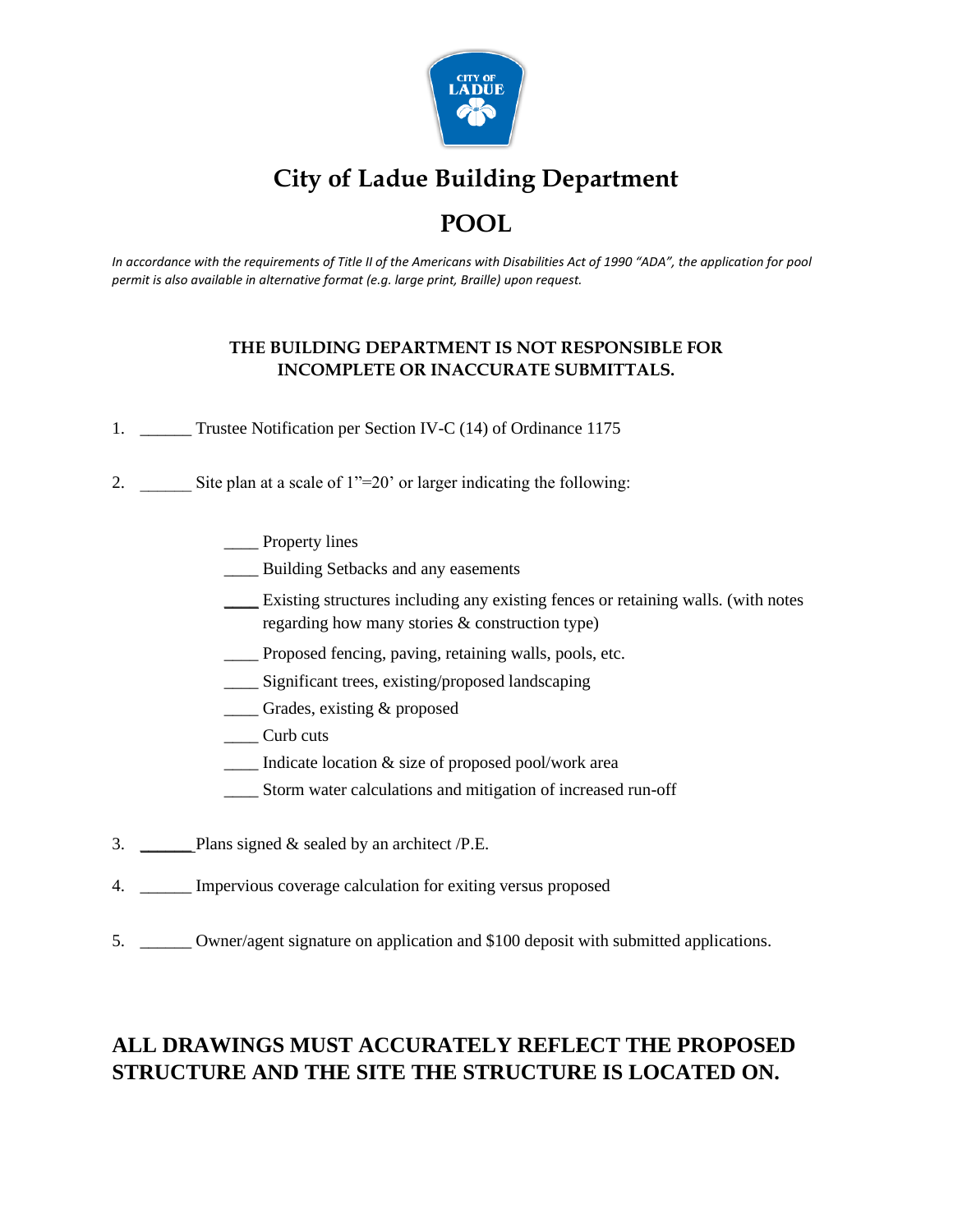#### **CITY OF LADUE**

#### **APPLICATION FOR POOL PERMIT**

*The owner is responsible for insuring that the information on the Application is true and complete. If your property is in the flood plain, consult with the Building Commissioner or City Clerk before proceeding. The City Staff will assist you in meeting the requirements of this application.*

#### **Requirements for Applications**

City Ordinances require than an application must have the following items at the time of submission:

- Site plans, drawings and specifications  $-2$  sets.
- The fully executed application form which must be signed by the owner or owner's agent
- \$100 deposit payable by cash or check

The Site Plan shall be drawn accurately to scale and must show the entire lot, building lines, street rightsof-way abutting the property, and the proposed fence location. Applications without this site plan will not be accepted.

#### **Plan Review**

The Building Commissioner's review may reveal a potential violation of City Ordinances in the Owner's request. In such cases, the owner/agent may revise the proposal so that it complies with the ordinances and submit plans for further review.

When the City's review procedure has been completed the owner/agent will be notified that the permit has been issued or the review comments will be forwarded to the owner/agent. Building permit fees are paid when the permit is picked up.

**Subdivision Trustees**: **Trustee notification is required on any pool permit and must be obtained before the application will be accepted by the City.** Proof of notification shall be presented to the City when the application is submitted and shall consist of two (2) trustee signatures on the application or plans. Subdivision indenture provisions may require alterations to a plan that is otherwise in conformance with City ordinances. In the event your neighborhood does not have trustees, the applicant shall provide a letter to the Building Official stating such as part of their permit application.

Removal of trees over 6" caliper  $@$  4  $\frac{1}{2}$  ft. is prohibited without a permit and may require a review by the Landscape Plan Review Board. Please ask the Building Department staff about this important aspect of your proposed improvements.

#### **Permit Fees, Inspections, Inspection Fees**

Building Permit fees are assessed at the time the permit is issued based on preliminary cost estimates. Residential permits are \$100 base plus \$5 per \$1,000 of estimated cost. Commercial permits are \$100 base plus \$6.00 per \$1,000 of estimated cost. The total fee shall conform to the total cost of the work or operation.

#### **Other Important Information**

**Permit Expiration:** An extension of up to three additional months may be granted by the Building Commissioner upon written application by the applicant stating the conditions which prevented commencement of the work within the allotted period.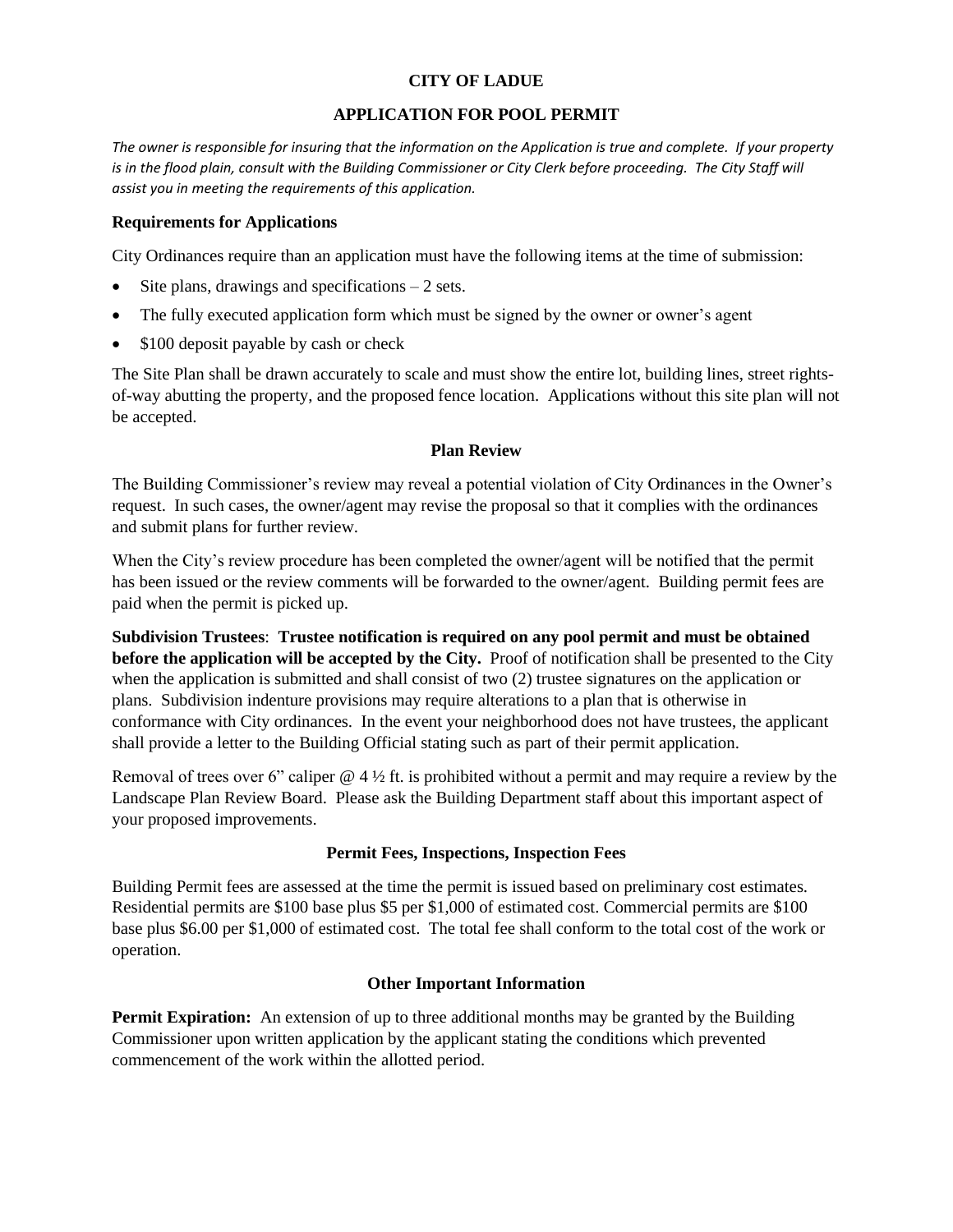**Time Limit on Completion of Work:** Work for which a permit was issued must be completed within a period of time specified by the Building Official, but not to exceed one year from date of issuance. The Building Official, with the approval of the City Council, may extend the date for completion.

Permit Forfeiture and Cancellation: Permits issued but not called for or accepted by the applicant within ninety (90) days from issuance shall be cancelled and the deposit forfeited. Deposits on applications subsequently denied by the Building Official will be forfeited.

**Violations:** Work conducted in violation of the City's building codes will be cause for revocation of the permit. Reinstatement of a permit can be accomplished only upon application to the Building Official showing that the provisions of all city ordinances are being met.

**Other Required Permits:** Grading, Tree Removal, Demolition, Heating, Cooling, Ventilation, Water Heaters, Plumbing, Electrical, Elevators, and Blasting all require separate permits and inspections. The Building Department staff will work with applicants to meet the various requirements in a timely manner.

Plans will be kept by the Building Department for five years following issuance at which time they will either be returned to the applicant or destroyed if they are not picked up.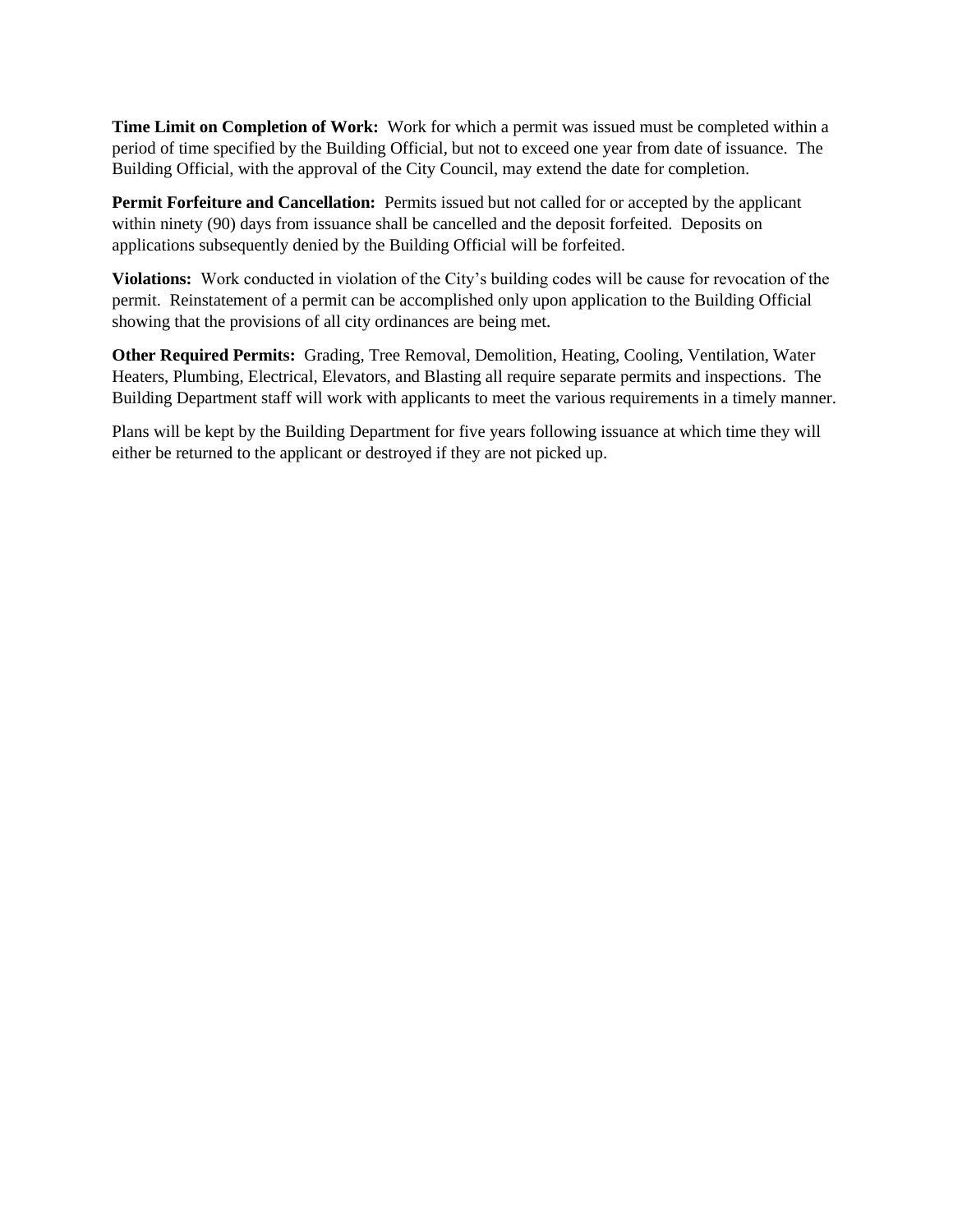#### **City of Ladue Building Permit Application Form**

#### **Part I: Applicant Information:**

| Owner of property:                                                                                                                                                                                                                                                                             |                                              |                       |
|------------------------------------------------------------------------------------------------------------------------------------------------------------------------------------------------------------------------------------------------------------------------------------------------|----------------------------------------------|-----------------------|
| Owner's Address (if different): Note that the same state of the state of the state of the state of the state of the state of the state of the state of the state of the state of the state of the state of the state of the st                                                                 |                                              |                       |
| Owner's Telephone: E-Mail:                                                                                                                                                                                                                                                                     |                                              |                       |
| Application is hereby made to the City of Ladue for a permit to build or construct:<br>accordance with the drawings and specifications presented herewith and in conformity with the provisions<br>of the Building, Zoning, and other applicable ordinances, the estimated cost of which is \$ |                                              |                       |
|                                                                                                                                                                                                                                                                                                |                                              |                       |
|                                                                                                                                                                                                                                                                                                |                                              |                       |
|                                                                                                                                                                                                                                                                                                |                                              |                       |
|                                                                                                                                                                                                                                                                                                |                                              |                       |
| Is any part of the subject property in the Flood Plain?<br>If yes, consult with the Building Official before proceeding.                                                                                                                                                                       | <b>Part II: Property Information:</b><br>Yes | No                    |
|                                                                                                                                                                                                                                                                                                |                                              |                       |
|                                                                                                                                                                                                                                                                                                |                                              |                       |
|                                                                                                                                                                                                                                                                                                |                                              |                       |
| c. Does the property border two or more streets? Yes<br>If yes, names of streets:                                                                                                                                                                                                              | N <sub>0</sub>                               |                       |
| d. Is property subject to Special Use Permit? Yes                                                                                                                                                                                                                                              | N <sub>o</sub>                               |                       |
| e. Has a Variance to the Zoning Ordinance ever been granted/applied for?                                                                                                                                                                                                                       |                                              | Yes<br>N <sub>o</sub> |
| f. Square footage of addition/new home, (incl. attached garages, covered porches, etc.):                                                                                                                                                                                                       |                                              |                       |
| The undersigned owner of the building or ground above described, for the purpose of procuring the                                                                                                                                                                                              | <b>Owner's / Owner's Agent Statement:</b>    |                       |

permit herein applied for, states that all of the above information is true to the best of their knowledge and belief. Except as otherwise noted on the drawings, the project complies with all applicable ordinances and Building Codes adopted by the City of Ladue. The undersigned further state that they are entirely familiar with all City codes ordinances as they apply to the proposed construction for which the permit is requested. I/we understand that incomplete applications will not be processed.

\_\_\_\_\_\_\_\_\_\_\_\_\_\_\_\_\_\_\_\_\_\_\_\_\_\_\_\_\_\_\_\_\_\_\_\_\_\_\_\_